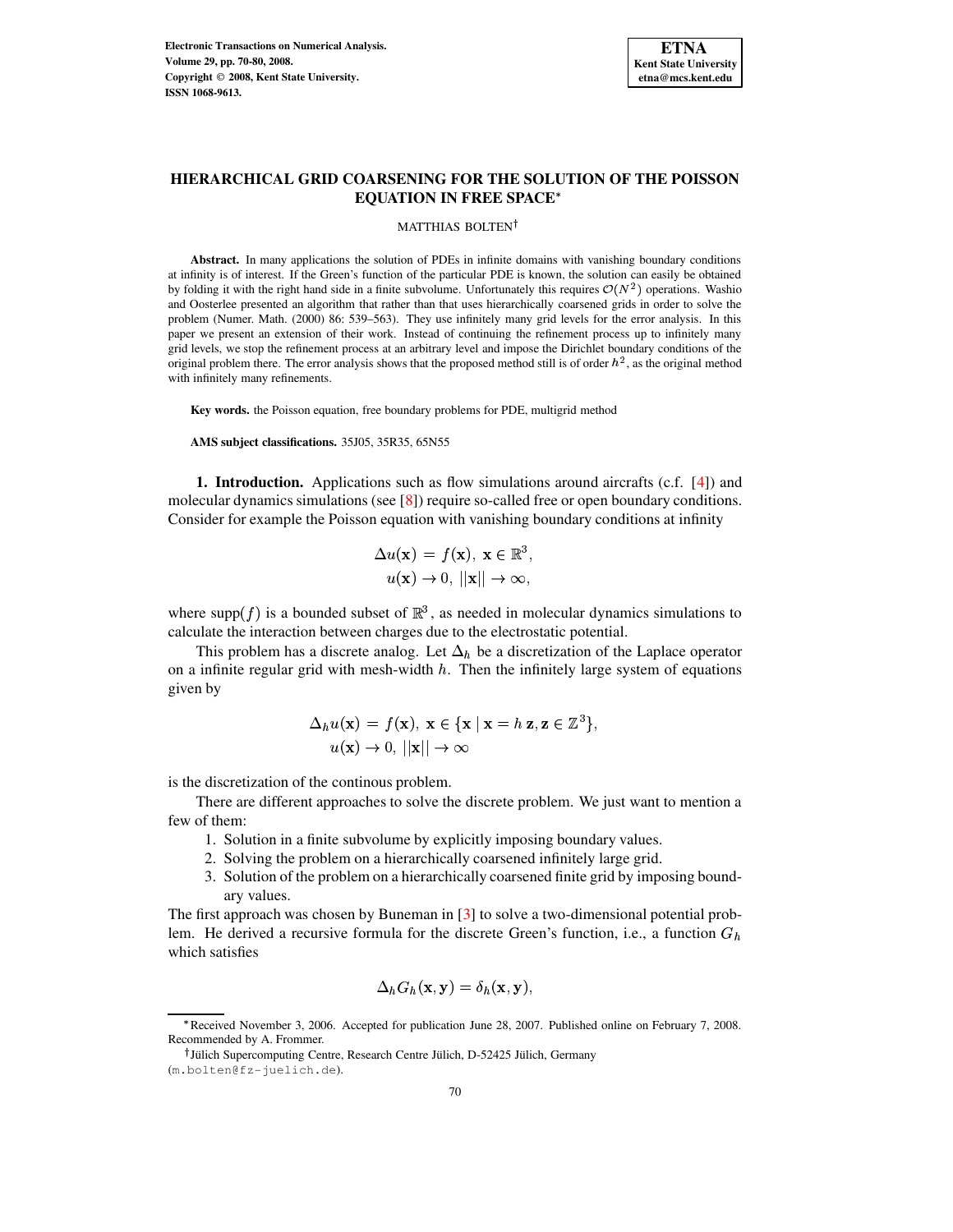where  $\delta_h$  is the discrete Dirac- $\delta$ . This yielded an exact solution of the discrete problem, i.e. a solution of the continuous problem that is only disturbed by the discretization error of  $\Delta_h$ . Later on in [\[4\]](#page-10-0), Burkhart derived an asymptotic expansion of the discrete Green's function in  $\mathbb{R}^3$  that allows the same proceedure for the three-dimensional case. This asymptotic expansion is given by

$$
G_h(\mathbf{x}) = \frac{1}{4\pi} \left[ \frac{1}{||\mathbf{x}||_2} + \frac{\eta_3}{||\mathbf{x}||_2^3} + \frac{\eta_5}{||\mathbf{x}||_2^5} + \dots \right],
$$

where  $\eta_i = \mathcal{O}(h^2)$ .

Unfortunately these proceedures share the high computational costs of imposing the Dirichlet boundary conditions explicitly by using the recursive formula or the asymptotic expansion. Consider a cube with  $N^{1/3}$  grid points in each direction. In order to compute the values at all boundary points, the formula or the expansion has to be evaluated

$$
6N\left(N^{\frac{1}{3}}\right)^2=6N^{\frac{5}{3}}
$$

times. So the overall complexity is polynomial with exponent  $5/3$ , which is unsatisfying when one uses an optimal, i.e.  $\mathcal{O}(N)$ , Poisson solver.

When dealing with particle systems, this problem can be avoided by using a multipole expansion in order to evaluate the potential on the boundary, as proposed by Sutmann and Steffen in [\[8\]](#page-10-1).

The second approach was introduced by Washio and Oosterlee in [\[9\]](#page-10-3). They introduced a hierarchical grid coarsening, which uses the idea of locally refined grids, in order to reduce the computational cost outside of the subdomain of interest. They do this by extending the original grid hierarchically by a factor  $\alpha$ , while coarsening the grid at the same time. They have shown that the result of this process is accurate to order  $h^2$ , if  $\alpha > 2^{2/3}$ . For their numerical experiments, they have chosen to stop the process after a number of steps and impose Dirichlet zero boundary conditions there.

In this paper we have extended their work imposing Dirichlet boundary conditions of the continuous problem at the level at which we stop the refinement. Since the number of boundary points is dramatically reduced, our method does not suffer from the computational cost of imposing the boundary values as described in [\[4\]](#page-10-0) or similar approaches.

In the following the hierarchical grid coarsening will be explained in detail, followed by the appropriate extension of Washio's and Oosterlee's error analysis and some numerical experiments.

**2. Solution using hierarchical grid coarsening.** Assuming that we are interested in the solution of

$$
\Delta u(\mathbf{x}) = f(\mathbf{x}), \ \mathbf{x} \in \mathbb{R}^3, \\ u(\mathbf{x}) \to 0, \ ||\mathbf{x}|| \to \infty,
$$

inside of  $\Omega = \left[-\frac{1}{2}, \frac{1}{2}\right]^3$ , where supp $(f) \subset \Omega$ . In order to do so, we are discretizing  $\Omega$  using a regular grid with mesh-width h and  $\Delta$  using the standard 7-point discretization  $\Delta_h$ .

**2.1. Extension of the grid.** The original grid is extended with the help of a grid extension rate  $\alpha \in (1,2)$  in the following way: The grid on the finest level is defined to be the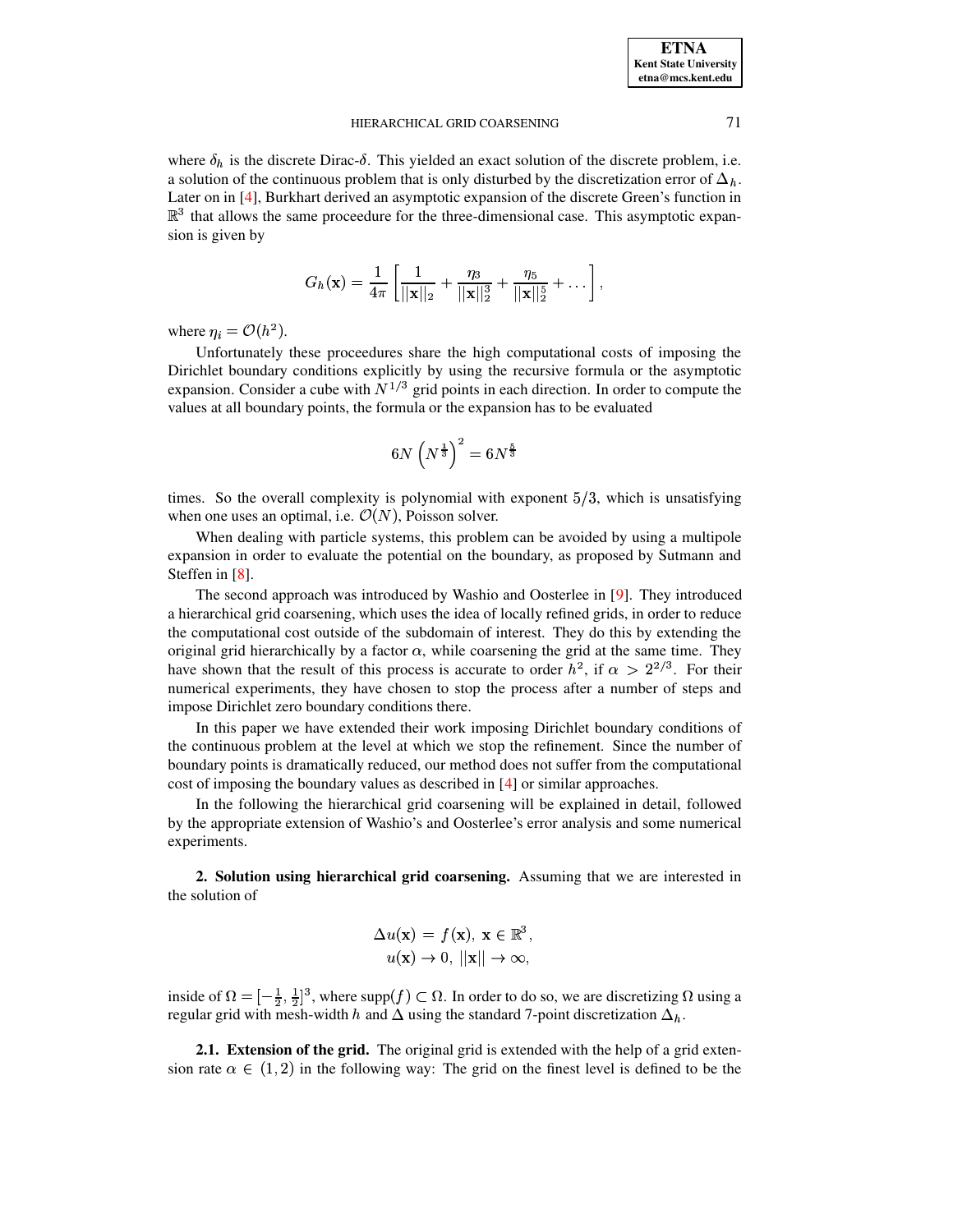

FIG. 2.1. Coarsened grid in 2D. Highlighted is the original fine grid, in which the solution is of interest.

discretization of domain  $\Omega_1$  with grid-width  $h_1$ , where

$$
\Omega_1 := \left[ -\frac{\beta_1}{2}, \frac{\beta_1}{2} \right]^3,
$$
  
\n
$$
\beta_1 \ge \alpha,
$$
  
\n
$$
h_1 := h.
$$

So  $\Omega_1$  is just an extension of the original domain  $\Omega$ . The domain is then extended and the grid is coarsened up to a level  $l_{\text{max}}$  as

$$
\Omega_l := \left[ -\frac{\beta_l}{2}, \frac{\beta_l}{2} \right]^3,
$$
  
\n
$$
\beta_l \geq \alpha^l,
$$
  
\n
$$
h_l := 2^{(l-1)} h.
$$

The additional parameters  $\beta_l$  are introduced in order to enable the extended grids to have common grid points with the fine grids. Furthermore we define the set of grid points  $\mathcal{G}_l$  on level  $l$  to be

$$
\mathcal{G}_l := \{ \mathbf{x} \in \Omega_l \mid \mathbf{x} = h_l \mathbf{z}, \mathbf{z} \in \mathbb{Z} \}.
$$

An example of how a coarsened grid might look like in 2-D can be found in Fig. [2.1.](#page-7-0)

**2.2. Setting boundary conditions.** At the boundary of  $\Omega_{l_{\text{max}}}$  Dirichlet boundary conditions derived from the continous problem are imposed, i.e.,

$$
u(\mathbf{x}_{\partial})=\frac{1}{4\pi}\int\limits_{\Omega}\frac{f(\mathbf{x})}{||\mathbf{y}-\mathbf{x}_{\partial}||_2}d\mathbf{y}, \ \forall \ \mathbf{x}_{\partial}\in\partial\Omega_{l_{\max}}.
$$

**2.3. Conservative discretization at the interface.** To solve the problem on the composite grid

$$
\mathcal{G}:=\mathcal{G}_1\cup\mathcal{G}_2\cup\cdots\cup\mathcal{G}_{l_{\max}},
$$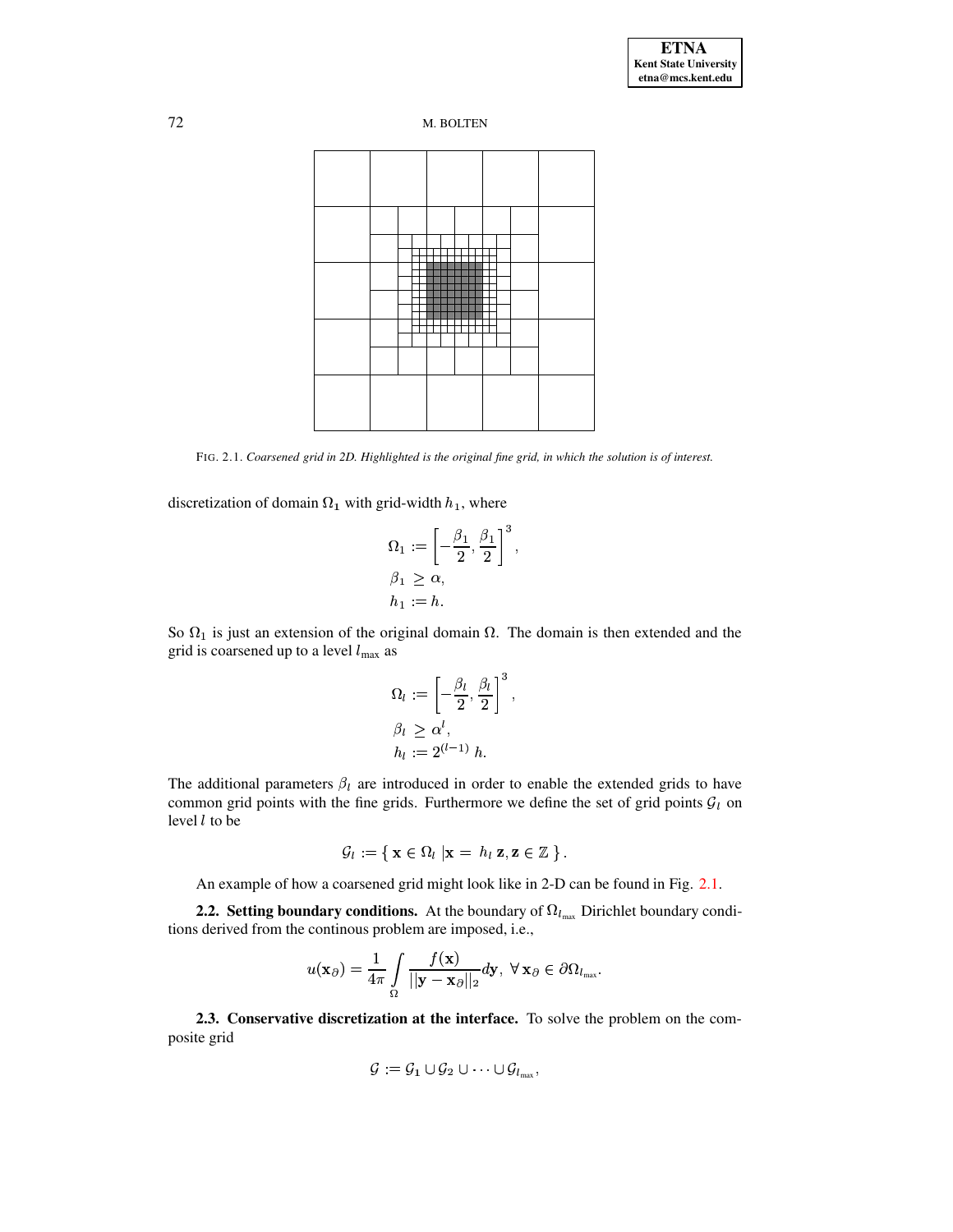

FIG. 2.2. *Conservative discretization at the interface in 2D.*

a discretization has to be chosen at the interfaces between  $\Omega_l$  and  $\Omega_{l+1} \backslash \Omega_l$ . In order to obtain good approximation properties, it is vital to require this discretization to be conservative. A simple conservative discretization is the finite volume discretization using cubes around the grid points.

As an example consider the two-dimensional discretization using finite volumes at the refinement boundary depicted in Fig. [2.2](#page-9-0) (the extension to 3-D is straightforward):

If we integrate the Poisson equation in a volume  $V$  and apply Gauß's divergence theorem, we get

$$
\int\limits_V \Delta u(\mathbf{x}) d\mathbf{x} = \int\limits_V f(\mathbf{x}) d\mathbf{x}
$$
\n
$$
\Leftrightarrow \oint\limits_{\partial V} \nabla u(\mathbf{s}) \cdot \vec{n} d\mathbf{s} = \int\limits_V f(\mathbf{x}) d\mathbf{x}.
$$

For the rectangular elements we have to deal with, this equation can be approximated by the sum of the fluxes times the length of the corresponding sides on the left hand side and by the value at the center times the area of the element on the right hand side. The fluxes are approximated using finite differences.

For square elements this coincides with the standard 5-point approximation of the Laplace operator times  $h^2$ , but we also have to deal with the elements on the boundary. The fine elements which have only one coarse neighbour are easy to treat, as the flux can directly be approximated by the finite difference. The flux at the border of two coarse elements of a fine element is the linear interpolation of the two neighbouring fluxes. So the flux  $F_s$  in Fig. [2.2](#page-9-0) is just set to

$$
F_s = \frac{1}{2}(F_l + F_r).
$$

**2.4. Solution of the resulting system of linear equations.** Any solver can be used to solve the resulting linear system, but a multigrid method is particularly well suited to solve this problem, as it directly benefits from the structure of the composite grid  $\mathcal G$ . On each level of the multigrid cycle only the grid points contained in the corresponding region are treated, i.e., at level  $l$  only the points in  $\mathcal{G}_l$  have to be taken into account. The information from the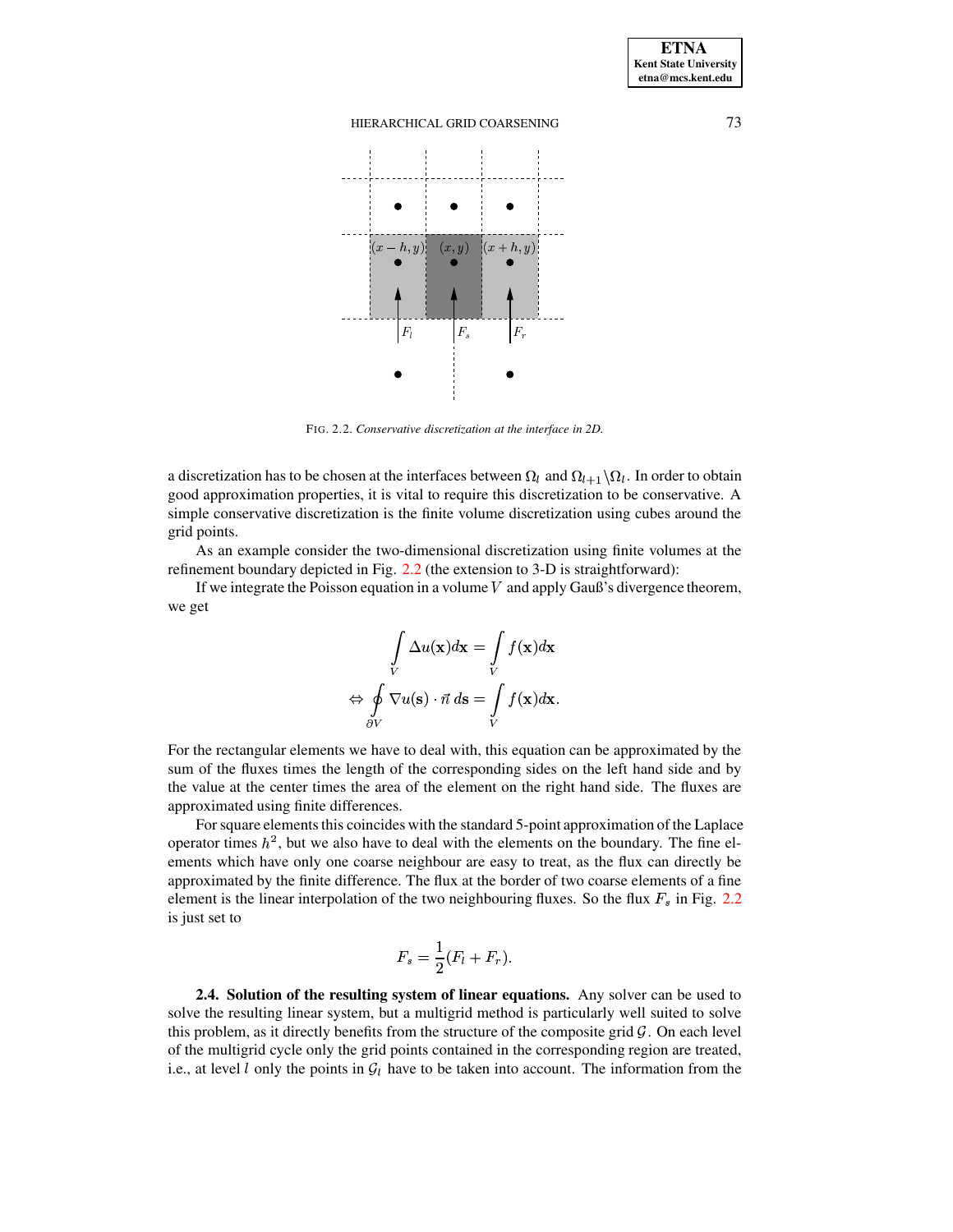whole problem is being transfered to this level by interpolation and through smoothing, as the smoother uses information from  $\Omega_{l+1}$  when smoothing the boundary points of  $\Omega_l$ . The resulting method is based on McCormick's FAC (see [\[5,](#page-10-4) [6,](#page-10-5) [7\]](#page-10-6)) and is given by:

**Algorithm 1** FAC method for the solution of the resulting linear system.

 $\mathbf{u}_k \leftarrow \text{smooth}^{\nu_1}(\mathbf{u}_k)$  $\mathbf{d}_k \leftarrow \mathbf{f}_k - L_{h_k} \mathbf{u}_k$  $\mathbf{d}_{k+1} \leftarrow I_{k}^{\kappa+1} \mathbf{d}_{k}$  $a_1 \leftarrow I_k^{k+1} \mathbf{d}_k$  $\mathbf{u}_{k+1} \leftarrow \left\{ \begin{array}{ll} \hat{I}_k^{k+1} \mathbf{u}_k, & \mathbf{u}_{k+1} \in \Omega_{k+1} \cap \Omega_k \ \mathbf{u}_{k+1}, & \mathbf{u}_{k+1} \in \Omega_{k+1} \backslash \Omega_k \end{array} \right.$  $\mathbf{u}_{k+1} \in \Omega_{k+1} \backslash \Omega_k$  $\mathbf{f}_{k+1} \leftarrow \begin{cases} \mathbf{d}_{k+1} + L_{k+1} \mathbf{u}_{k+1}, & \mathbf{u}_{k+1} \in \mathbb{R} \\ \mathbf{f}_{k+1} & \mathbf{u}_{k+1} \in \mathbb{R} \end{cases}$  $\mathbf{d}_{k+1} + L_{k+1}\mathbf{u}_{k+1}, \quad \mathbf{u}_{k+1} \in \Omega_{k+1} \cap \Omega_k \ \mathbf{f}_{k+1}, \qquad \mathbf{u}_{k+1} \in \Omega_{k+1} \backslash \Omega_k$  $\mathbf{u}_{k+1} \in \Omega_{k+1} \backslash \Omega_k$  $\mathbf{v}_{k+1} \leftarrow L_{k+1}^{-1} \mathbf{f}_{k+1} - \mathbf{u}_{k+1}$  $k+1$   $\mathbf{V}_{k+1}$  $\mathbf{u}_k \leftarrow \mathbf{u}_k + \mathbf{v}_k$  $\mathbf{u}_k \leftarrow \text{smooth}^{\nu_2}(\mathbf{u}_k)$ 

This is a slight modification of the work of Washio and Oosterlee [\[9\]](#page-10-3), who used Brandt's MLAT (cf. [\[1,](#page-10-7) [2\]](#page-10-8)) and incorporated the conservative discretization at the boundary through a conservative interpolation there.

**2.5. Summary.** The proposed modified method calculates the discrete solution of the Poisson equation inside of the unit square due to a right hand side  $f$ , where the support of  $f$ is a subset of the unit square. The method can be summarized as follows:

- 1. Choose grid extension rate  $\alpha \in (0,2)$  and maximum number of refinement steps  $l_{\max}$ .
- 2. Generate grid hierarchy  $G_l, l = 1, 2, \ldots, l_{\text{max}}$ , discretizing the appropriate domains  $\Omega_l$  with mesh-widths  $h_l$ .
- 3. Set boundary values on the boundary points of the coarsest grid  $\mathcal{G}_{l_{\text{max}}}$  to the values derived from the continous problem.
- 4. Determine the composite grid  $\mathcal G$  containing all grid points from all levels, using a conservative discretization scheme for the Laplace operator.
- 5. Solve the resulting system of linear equations.

**3. Error analysis.** For the error analysis, we start with a formal definition of the discrete and the cell-averaged Green's function.

DEFINITION 3.1 (Discrete Green's function). Let  $\Delta_h$  be a discretization of the Laplace *operator on the grid*  $\{ \mathbf{x} \mid \mathbf{x} = h \mathbf{z}, \mathbf{z} \in \mathbb{Z}^3 \}$  and let  $\delta_h(\mathbf{x}, \mathbf{y})$  be defined as

$$
\delta_h(\mathbf{x}, \mathbf{y}) := \begin{cases} 1, & \mathbf{x} = \mathbf{y} \\ 0 & otherwise \end{cases}.
$$

*Then the discrete Green's function is defined by*

$$
\Delta_h G_h(\mathbf{x}, \mathbf{y}) := \delta_h(\mathbf{x}, \mathbf{y})
$$

where  $\Delta_h$  is w.r.t. the first argument **x**, only.

DEFINITION 3.2 (Cell-averaged Green's function). Let  $G(\mathbf{x}, \mathbf{y})$  be the Green's function *of the Laplace operator*  $\Delta$  *and let*  $\Omega_{\mathbf{x}}$  *be defined as the cube with volume*  $h^3$  *centered at*  $\mathbf{x}$ *, i.e.,*

$$
\Omega_{\mathbf{x}} := \left\{ \ \mathbf{y} \ \left| \ |\mathbf{x} - \mathbf{y}| |_\infty \leq \frac{h}{2} \right. \right\}.
$$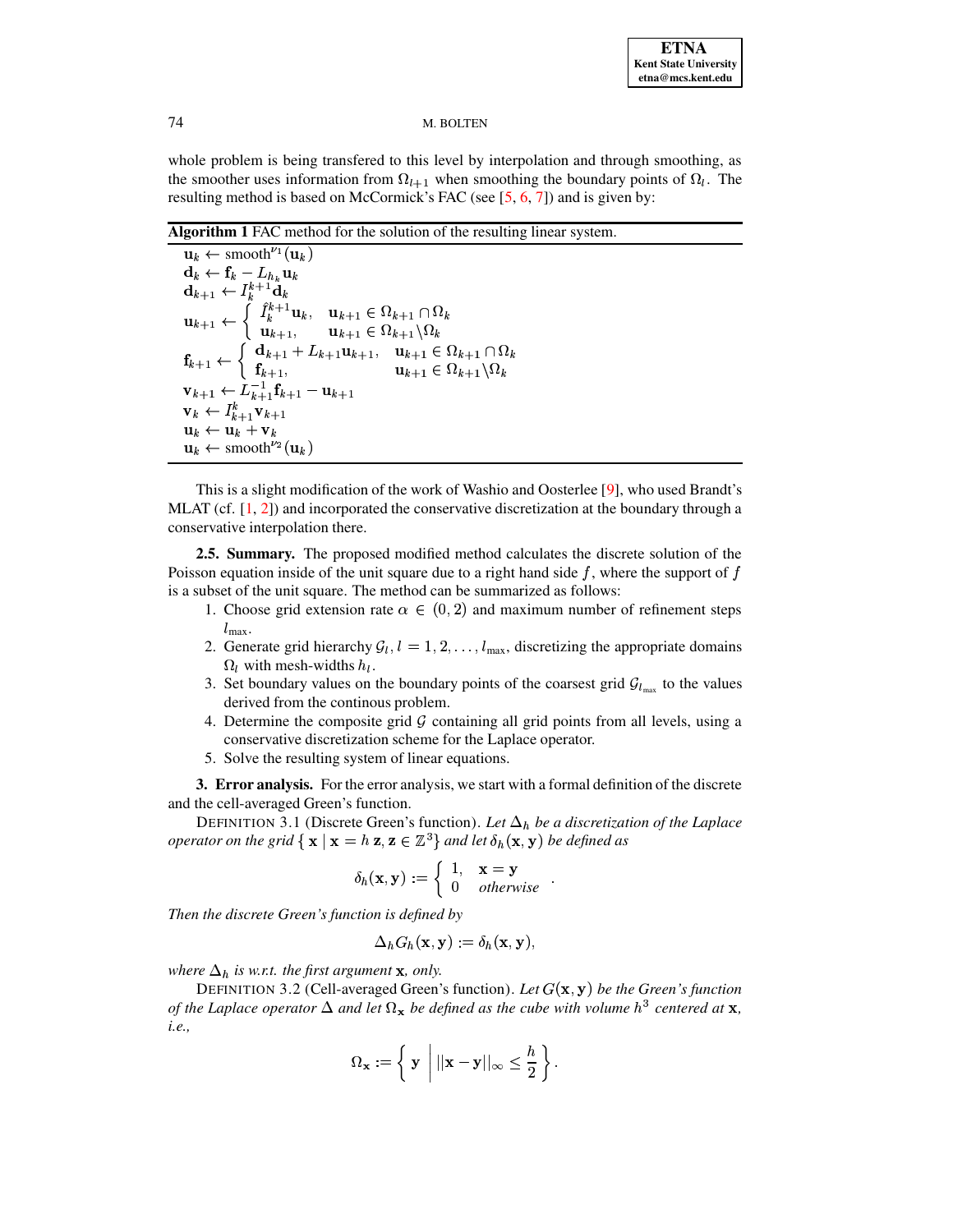The cell-averaged Green's function  $G$  is given by

$$
\tilde{G}(\mathbf{x}, \mathbf{y}) = \frac{1}{h^3} \int\limits_{\Omega_{\mathbf{x}}} G(\mathbf{z}, \mathbf{y}) d\mathbf{z}.
$$

As we chose a conservative discretization, Green's identity holds for the discrete case as well. Thus we obtain

$$
\int_{\Omega} [u(\Delta_h v) - (\Delta_h u)v] \, d\mathbf{x} = \oint_{\partial\Omega} [u(\nabla_h v) - (\nabla_h u)v] \cdot \vec{\mathbf{n}} \, ds.
$$

Therefore, for the discrete Green's function  $G_h$ , it holds true that

<span id="page-5-0"></span>
$$
\int_{\Omega} G_h(\mathbf{x}, \mathbf{y}) \left[ -\Delta \Psi_h(\mathbf{y}) \right] d\mathbf{y} =
$$
\n(3.1) 
$$
\Psi_h(\mathbf{x}) - \oint_{\partial \Omega} \left[ G_h(\mathbf{x}, \mathbf{s}) \left( \nabla_h \Psi_h(\mathbf{s}) \right) - \left( \nabla_h G_h(\mathbf{x}, \mathbf{s}) \right) \Psi_h(\mathbf{s}) \right] \cdot \vec{\mathbf{n}} \, d\mathbf{s}.
$$

With this observation, we are now ready to provide an error analysis for our modification.

THEOREM 3.3. Using the described grid coarsening strategy up to an arbitrary level while imposing Dirichlet boundary conditions derived from the continuum problem at the boundary of the coarsest grid, using a grid extension rate  $\alpha \geq 2^{2/3}$  and under the assumption that

$$
G_h(\mathbf{x},\mathbf{p}) \leq \frac{1}{4\pi} \left[ \frac{1}{||\mathbf{x}-\mathbf{p}||_2} + \frac{c_1}{||\mathbf{x}-\mathbf{p}||_2^3} \right],
$$

the error  $e(x, p)$ , defined as

$$
e(\mathbf{x},\mathbf{p}):=|G(\mathbf{x},\mathbf{p})-G_h(\mathbf{x},\mathbf{p})|,
$$

is of order  $h^2$  for all  $\mathbf{x} \in \mathcal{G}_0$ .

*Proof.* We start by applying the discrete version of Green's identity, inserting  $e(x, p)$ into  $(3.1)$  and get

$$
e(\mathbf{x}, \mathbf{p}) = \left| \int_{\Omega} G_h(\mathbf{x}, \mathbf{y}) \left[ -\Delta_h(\tilde{G}(\mathbf{y}, \mathbf{p}) - G_h(\mathbf{y}, \mathbf{p})) \right] d\mathbf{y} + \right|
$$
  

$$
\oint_{\partial \Omega_{l_{\text{max}}}} \left[ G_h(\mathbf{x}, \mathbf{s}) \nabla_h(\tilde{G}(\mathbf{s}, \mathbf{p}) - G_h(\mathbf{s}, \mathbf{p})) - \nabla_h G_h(\mathbf{x}, \mathbf{s}) (\tilde{G}(\mathbf{s}, \mathbf{p}) - G_h(\mathbf{s}, \mathbf{p})) \right] \cdot \vec{\mathbf{n}} d\mathbf{s} \right|
$$

For an estimate of the first integral, we make use of the excellent work of Washio and Oosterlee [9]. It is well known that the accuracy of the solution on the finest grid is of order  $h^2$ . So the error due to the integration over the finest grid is bounded by

$$
|e_0(\mathbf{x}, \mathbf{p})| \le c_0 h^2.
$$

Washio and Oosterlee showed that the error  $e_1$  due to the region outside the finest grid, but not including the non-cubic-cells is bounded by

$$
|e_1(\mathbf{x}, \mathbf{p})| \le c_1 \frac{\alpha^3 - 1}{1 - 2^2/\alpha^3} \frac{h^2}{d_{\mathbf{x}} d_{\mathbf{p}}^5}
$$

75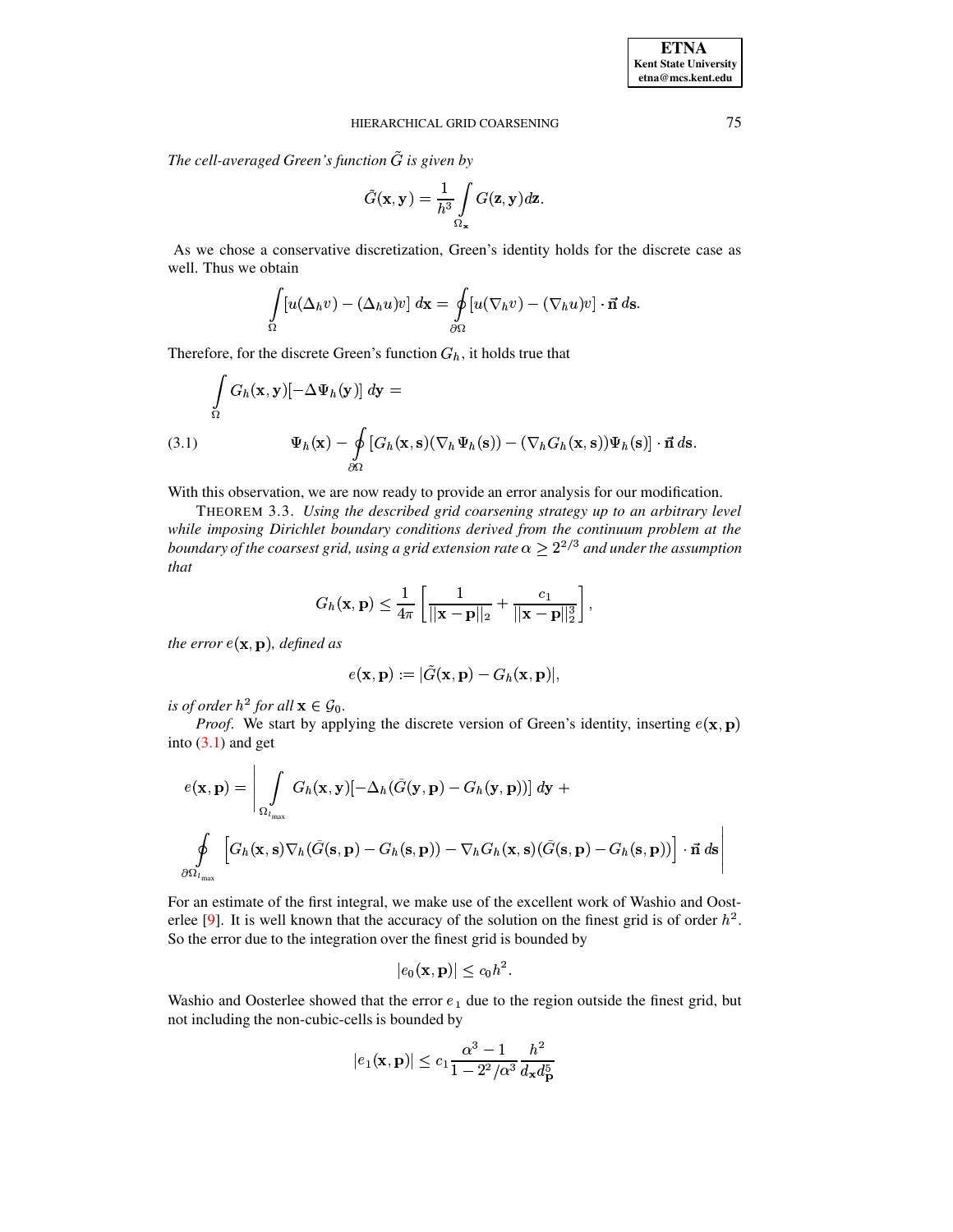and that the error  $e_2$  due to the non-cubic cells is bounded by

$$
|e_2(\mathbf{x}, \mathbf{p})| \leq c_2 \frac{1}{1 - 2^2/\alpha^3} \frac{h^2}{d_{\mathbf{x}} d_{\mathbf{x}}^4},
$$

where  $d_{\mathbf{x}}$  and  $d_{\mathbf{p}}$  are the minimum distances from the boundary of the finest grid of **x** and **p**, respectively. The proof depends on the fact that there exist constants  $c_k$  ( $k = 0, 1, 2, ...$ ), such that

$$
|\Delta_y^{k-m}\Delta_p^mG(\mathbf{y},\mathbf{p})|\leq \frac{c_k}{|\mathbf{y}-\mathbf{p}|^{k+1}},(m\leq k),
$$

where  $\Delta_y$  and  $\Delta_p$  act on y and p, respectively. For further details we refer to [9]. Overall, the first integral can be bounded as follows:

$$
\left|\int\limits_{\Omega_{l_{\max}}} G_h(\mathbf{x},\mathbf{y})[-\Delta_h(\tilde{G}(\mathbf{y},\mathbf{p})-G_h(\mathbf{y},\mathbf{p}))]\,d\mathbf{y}\right|\leq e_0+e_1+e_2=\mathcal{O}(h^2).
$$

It remains to show, that the second integral is bounded by an order  $h^2$  term as well, i.e., that the setting of the boundary values to the ones derived from the continuous problem induces an error of order  $h^2$ . Let therefore d be the minimum distance of a point of the original domain to the boundary of the domain discretized using the coarsest grid. As both, x and p are inside of the original domain, we can bound the second integral,

$$
\begin{split}\n&\left|\oint_{\partial\Omega_{l_{\text{max}}}}\left[G_{h}(\mathbf{x},\mathbf{s})\nabla_{h}(\tilde{G}(\mathbf{s},\mathbf{p})-G_{h}(\mathbf{s},\mathbf{p}))-\nabla_{h}G_{h}(\mathbf{x},\mathbf{s})(\tilde{G}(\mathbf{s},\mathbf{p})-G_{h}(\mathbf{s},\mathbf{p}))\right]\cdot\vec{\mathbf{n}}\,d\mathbf{s} \\
&\leq \alpha^{3l_{\text{max}}}\max_{\mathbf{s}\in\partial\Omega_{l_{\text{max}}}}\left[\left|G_{h}(\mathbf{x},\mathbf{s})\nabla_{h}(\tilde{G}(\mathbf{s},\mathbf{p})-G_{h}(\mathbf{s},\mathbf{p}))\cdot\vec{\mathbf{n}}\right|+\right. \\
&\left|\nabla_{h}G_{h}(\mathbf{x},\mathbf{s})\cdot\vec{\mathbf{n}}\left(\tilde{G}(\mathbf{s},\mathbf{p})-G_{h}(\mathbf{s},\mathbf{p}))\right|\right] \\
&\leq \alpha^{3l_{\text{max}}}\left[\left(\left|\frac{1}{4\pi}\frac{1}{d}\right|+\left|\frac{c_{1}h_{l_{\text{max}}}^{2}}{d^{3}}\right|\right)\left|\frac{3c_{1}h_{l_{\text{max}}}^{2}}{d^{4}}\right|+\left(\left|\frac{1}{4\pi}\frac{1}{d^{2}}\right|+\left|\frac{3c_{1}h_{l_{\text{max}}}^{2}}{d^{4}}\right|\right)\left|\frac{c_{1}h_{l_{\text{max}}}^{2}}{d^{3}}\right|\right]\right] \\
&=\alpha^{3l_{\text{max}}}\left[\left|\frac{1}{4\pi}\frac{3c_{1}h_{l_{\text{max}}}^{2}}{d^{5}}\right|+\left|\frac{3c_{1}^{2}h_{l_{\text{max}}}^{4}}{d^{6}}\right|+\left|\frac{1}{4\pi}\frac{3c_{1}h_{l_{\text{max}}}^{2}}{d^{6}}\right|+\left|\frac{3c_{1}^{2}h_{l_{\text{max}}}^{4}}{d^{7}}\right|\right].\n\end{split}
$$

Obviously, for  $\alpha \ge 2^{2/3}$  we can bound d by

$$
d = \frac{\alpha^l - 1}{2} \ge \frac{\alpha^l}{4}
$$

and for  $h_{l_{\text{max}}}$  we have

$$
h_{l_{\max}} = 2^{(l-1)}h_1 = 2^{(l-1)}h.
$$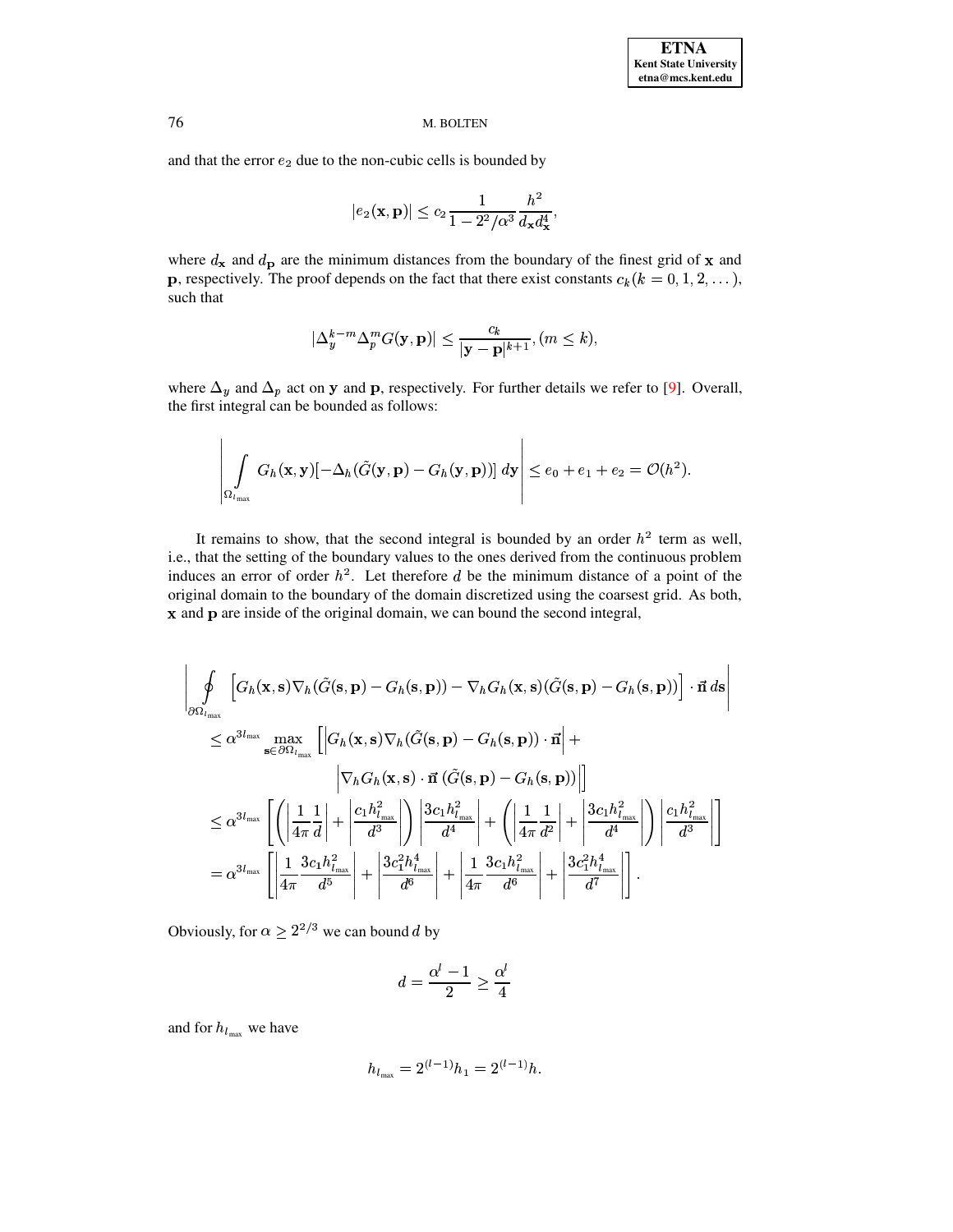$\sim$   $\sim$ 



FIG. 4.1. *A cut through the computed solution of the test case (left) and its point-wise error (right).*

<span id="page-7-0"></span>So we get

$$
\alpha^{3l_{\max}} \left[ \left| \frac{1}{4\pi} \frac{3c_1 h_{l_{\max}}^2}{d^5} \right| + \left| \frac{3c_1^2 h_{l_{\max}}^4}{d^6} \right| + \left| \frac{1}{4\pi} \frac{3c_1 h_{l_{\max}}^2}{d^6} \right| + \left| \frac{3c_1^2 h_{l_{\max}}^4}{d^7} \right| \right] \right] \n\leq \alpha^{3l_{\max}} \left[ \left| \frac{1}{4\pi} \frac{3072c_1 h^2}{\alpha^5} \left( \frac{2^2}{\alpha^5} \right)^{(l-1)} \right| + \left| \frac{12288c_1^2 h^4}{\alpha^6} \left( \frac{2^4}{\alpha^6} \right)^{(l-1)} \right| + \right. \left. \left| \frac{1}{4\pi} \frac{12288c_1 h^2}{\alpha^6} \left( \frac{2^2}{\alpha^6} \right)^{(l-1)} \right| + \left| \frac{49152c_1^2 h^4}{\alpha^7} \left( \frac{2^4}{\alpha^7} \right)^{(l-1)} \right| \right].
$$

This is order  $h^2$  for  $\alpha > 2^{2/3}$ .

**4. Numerical tests.** The method has been implemented in C and tested to check the theoretical results. The performance was measured on a machine with an 1.7 GHz Power4+ <sup>S</sup> CPU. The grid extension rate  $\alpha$  was set to  $1.6 > 2^{2/3}$  and for practical reasons  $\beta$  has been chosen as

$$
\beta := \lceil 2^{\lceil \log_2(\alpha^l) \rceil} \rceil.
$$

 $\sim$   $\sim$ 

We used a cubic B-spline at the center of our domain of interest as the right hand side. So the exact solution  $u^*$  to the problem is known analytically.

In Fig. [4.1](#page-7-0) the computed solution of our test case and its error are shown. We calculated the solution of the Poisson equation in free space for to a point-symmetric right hand side, which can be described by a B-spline and which has unit volume on a  $17<sup>3</sup>$  grid. The error behaves as expected: It is very similar to the solution of the problem with explicitly set Dirichlet boundary conditions on the boundary of the computational box, but the error is not exactly zero on the boundary. Table [4.1](#page-8-0) gives the norm of the error and timings for different grid sizes. One sees that the method scales linearly and the  $\infty$ -norm of the error decreases as expected.

In order to show that the number of refinement steps makes no difference with respect to the method's accuracy, we have tested the method using a different number of refinement steps. The results of these tests can be found in Table [4.2.](#page-8-1) The norm of the error does not change very much when the number of the refinement steps is varied, but of course the timings differ a lot, as the number of boundary points is dramatically reduced and the size of the linear system on the coarsest level as well.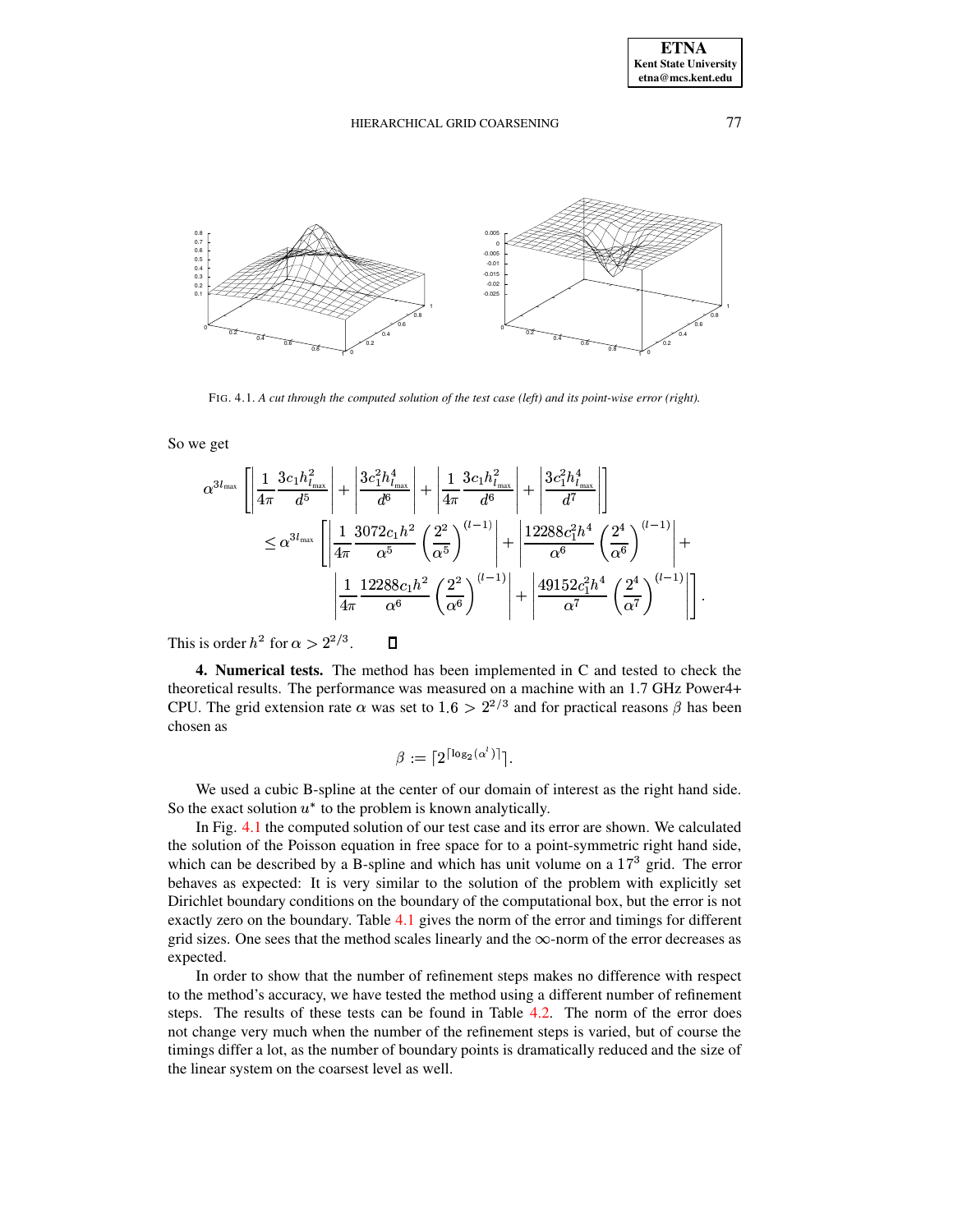#### TABLE 4.1

<span id="page-8-0"></span>Error and timings for different various sizes. The  $\infty$ -norm of the error decreases as predicted and the method scales linearly with the number of grid points.

| $#G_0$          |       | $#$ refinements | $  \mathbf{u}-\mathbf{u}^*  _{\infty}$ | $  \mathbf{u} - \mathbf{u}^*  _2 / \#\mathcal{G}_0$ | time       |
|-----------------|-------|-----------------|----------------------------------------|-----------------------------------------------------|------------|
| $17^{3}$        | 1/16  |                 | $2.110010 \cdot 10^{-2}$               | $2.162535 \cdot 10^{-5}$                            | $1.66$ s   |
| 33 <sup>3</sup> | 1/32  |                 | $5.078421 \cdot 10^{-3}$               | $1.810825 \cdot 10^{-6}$                            | 12.84 s    |
| $65^3$          | 1/64  | 14              | $1.251313 \cdot 10^{-3}$               | $1.580911 \cdot 10^{-7}$                            | $104.61$ s |
| 1293            | 1/128 | 17 I            | $3.112553 \cdot 10^{-4}$               | $1.392736 \cdot 10^{-8}$                            | 909.64 s   |

<span id="page-8-1"></span>Timings and error norms for a 33<sup>3</sup>-problem with  $h = 1/32$  and various refinements. The error of the method is only marginally affected by the number of refinement steps.

| $#$ refinements | $\# \mathcal{G}_{l_{\max}}$ | $  \mathbf{u} - \mathbf{u}^*  _{\infty}$ | $ \mathbf{u}-\mathbf{u}^*  _2/\#\mathcal{G}_0$ |
|-----------------|-----------------------------|------------------------------------------|------------------------------------------------|
| $\overline{2}$  | $65^3$                      | $5.089194 \cdot 10^{-3}$                 | $2.023222 \cdot 10^{-6}$                       |
| 3               | $65^3$                      | $5.085428 \cdot 10^{-3}$                 | $1.857736 \cdot 10^{-6}$                       |
| 4               | $37^{3}$                    | $5.066483 \cdot 10^{-3}$                 | $1.927579 \cdot 10^{-6}$                       |
| 5               | 33 <sup>3</sup>             | $5.063288 \cdot 10^{-3}$                 | $1.840964\cdot 10^{-6}$                        |
| 6               | 33 <sup>3</sup>             | $5.079554 \cdot 10^{-3}$                 | $1.815541 \cdot 10^{-6}$                       |
| 7               | $21^{3}$                    | $5.067220 \cdot 10^{-3}$                 | $1.815151 \cdot 10^{-6}$                       |
| 8               | $17^{3}$                    | $5.070326 \cdot 10^{-3}$                 | $1.811852 \cdot 10^{-6}$                       |
| 9               | $17^3$                      | $5.084148 \cdot 10^{-3}$                 | $1.812722 \cdot 10^{-6}$                       |
| $10\,$          | $13^{3}$                    | $5.084021 \cdot 10^{-3}$                 | $1.812488 \cdot 10^{-6}$                       |
| 11              | 9 <sup>3</sup>              | $5.078421 \cdot 10^{-3}$                 | $1.810825 \cdot 10^{-6}$                       |
| 12              | 9 <sup>3</sup>              | $5.084541 \cdot 10^{-3}$                 | $1.812455 \cdot 10^{-6}$                       |
| 13              | 9 <sup>3</sup>              | $5.088087 \cdot 10^{-3}$                 | $1.813763 \cdot 10^{-6}$                       |
| 14              | 9 <sup>3</sup>              | $5.089895 \cdot 10^{-3}$                 | $1.814523 \cdot 10^{-6}$                       |
| 15              | 9 <sup>3</sup>              | $5.090805 \cdot 10^{-3}$                 | $1.814928 \cdot 10^{-6}$                       |
| 16              | 9 <sup>3</sup>              | $5.091260 \cdot 10^{-3}$                 | $1.815137 \cdot 10^{-6}$                       |
| 17              | 9 <sup>3</sup>              | $5.091489 \cdot 10^{-3}$                 | $1.815244 \cdot 10^{-6}$                       |
| 18              | 9 <sup>3</sup>              | $5.091603 \cdot 10^{-3}$                 | $1.815297 \cdot 10^{-6}$                       |
| 19              | 9 <sup>3</sup>              | $5.091660 \cdot 10^{-3}$                 | $1.815324 \cdot 10^{-6}$                       |
| 20              | $9^3$                       | $5.091688 \cdot 10^{-3}$                 | $1.815337 \cdot 10^{-6}$                       |

We ran the same test using the original method presented in  $[9]$ , thus not setting the boundary values to the values of the continuous problem. We used FAC instead of MLAT for solving the linear system. The results in Table 4.3 and Fig. 4.2 show that this method behaves as expected: Increasing the number of grid refinements increases the accuracy of the method up to the same level than our modification.

Further we tested our modified method in a particle simulation code. Therefore the total electrostatic energy of a DNA fragment including counter ions consisting of 1316 atoms was calculated using different mesh sizes. Similarly to the example above, the point charges were replaced by cubic B-spline charge densities. This has been corrected afterwards by a near field correction. The results of this tests can be found in Table 4.4. One clearly sees, that the relative error of the energy is divided by four as the grid size is doubled, as expected.

**5. Conclusion.** We have presented a method that uses hierarchically coarsened and extended grids in order to compute the solution of the Poisson equation in free space. The method is similar to the method proposed by Washio and Oosterlee in [9], but the refinement process is stopped at some level and the Dirichlet boundary conditions derived from the con-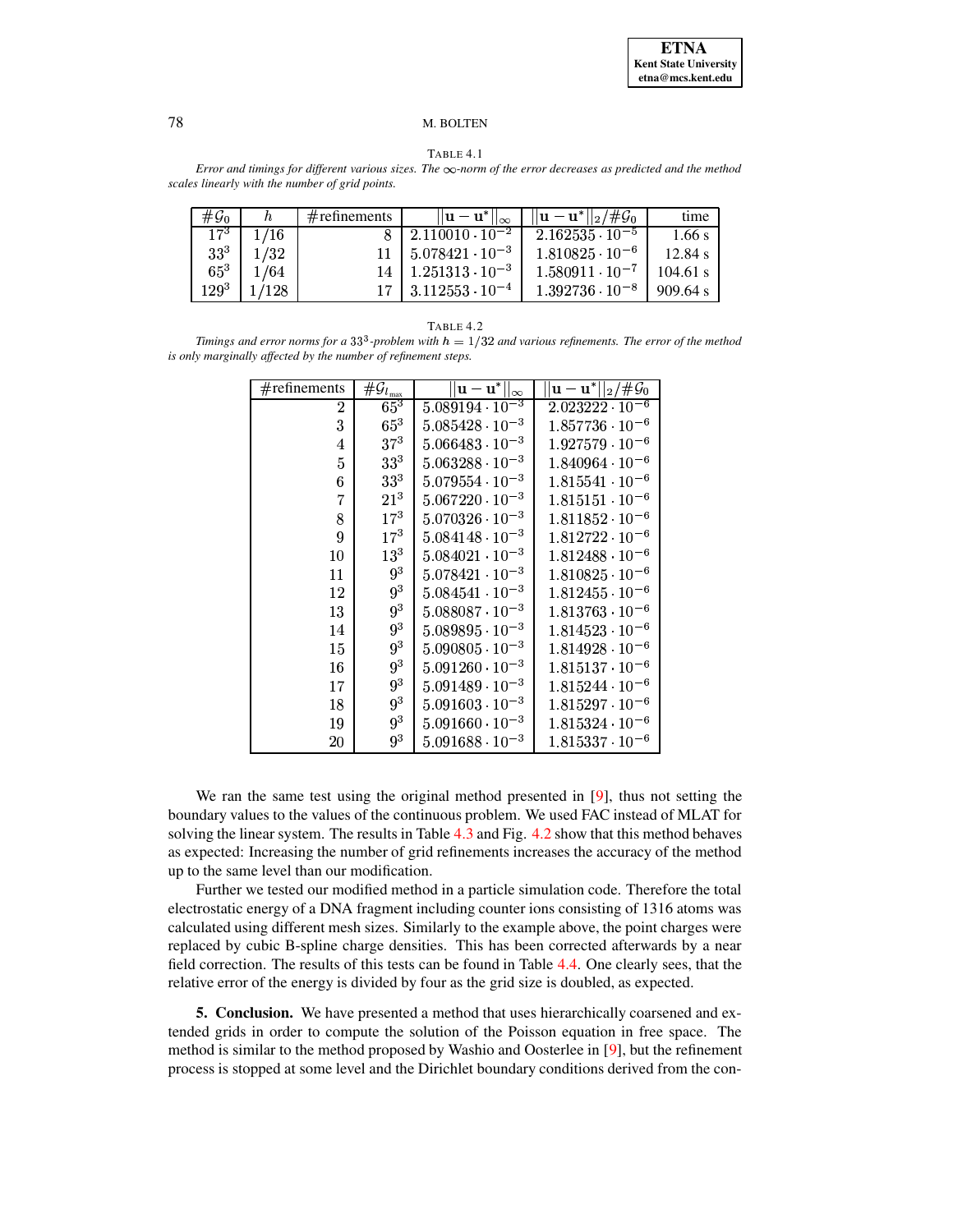**ETNA Kent State University**  $etna@mcs. kent.edu$ 

### HIERARCHICAL GRID COARSENING

TABLE 4.3

<span id="page-9-1"></span>Timings and error norms for a 33<sup>3</sup>-problem with  $h = 1/32$  and various refinements using the method of Washio and Oosterlee. The error of the method heavily depends on number of refinement steps, reaching the same accuracy as the modified method.

| $#$ refinements | $\overline{\#}\mathcal{G}_{l_{\max}}$ | $\overline{ \mathbf{u}} - \mathbf{u}^*  _\infty$ | $\ {\mathbf u}-{\mathbf u}^*\ _2/\#\overline{\mathcal G_0}$ |
|-----------------|---------------------------------------|--------------------------------------------------|-------------------------------------------------------------|
| $\overline{2}$  | $65^3$                                | $3.653597 \cdot 10^{-2}$                         | $1.915066 \cdot 10^{-4}$                                    |
| 3               | $65^3$                                | $1.783026 \cdot 10^{-2}$                         | $9.573523 \cdot 10^{-5}$                                    |
| 4               | $37^{3}$                              | $1.584892 \cdot 10^{-2}$                         | $8.508257 \cdot 10^{-5}$                                    |
| 5               | 33 <sup>3</sup>                       | $8.995442 \cdot 10^{-3}$                         | $4.779984 \cdot 10^{-5}$                                    |
| 6               | 33 <sup>3</sup>                       | $4.631318 \cdot 10^{-3}$                         | $2.383245 \cdot 10^{-5}$                                    |
| 7               | $21^{3}$                              | $3.762046 \cdot 10^{-3}$                         | $1.905511 \cdot 10^{-5}$                                    |
| 8               | $17^{3}$                              | $2.929352 \cdot 10^{-3}$                         | $1.192743 \cdot 10^{-5}$                                    |
| 9               | $17^{3}$                              | $4.014153 \cdot 10^{-3}$                         | $6.073405 \cdot 10^{-6}$                                    |
| 10              | $13^{3}$                              | $4.375166 \cdot 10^{-3}$                         | $4.211756 \cdot 10^{-6}$                                    |
| 11              | 9 <sup>3</sup>                        | $4.554064 \cdot 10^{-3}$                         | $3.346295 \cdot 10^{-6}$                                    |
| 12              | 9 <sup>3</sup>                        | $4.821822 \cdot 10^{-3}$                         | $2.248768 \cdot 10^{-6}$                                    |
| 13              | 9 <sup>3</sup>                        | $4.956727 \cdot 10^{-3}$                         | $1.902828 \cdot 10^{-6}$                                    |
| 14              | 9 <sup>3</sup>                        | $5.024221 \cdot 10^{-3}$                         | $1.821841 \cdot 10^{-6}$                                    |
| 15              | 9 <sup>3</sup>                        | $5.057969 \cdot 10^{-3}$                         | $1.809017 \cdot 10^{-6}$                                    |
| 16              | 9 <sup>3</sup>                        | $5.074843 \cdot 10^{-3}$                         | $1.809788 \cdot 10^{-6}$                                    |
| 17              | 9 <sup>3</sup>                        | $5.083280 \cdot 10^{-3}$                         | $1.811972 \cdot 10^{-6}$                                    |
| 18              | 9 <sup>3</sup>                        | $5.087498 \cdot 10^{-3}$                         | $1.813512 \cdot 10^{-6}$                                    |
| 19              | $9^3$                                 | $5.089608 \cdot 10^{-3}$                         | $1.814394 \cdot 10^{-6}$                                    |
| $^{20}$         | 9 <sup>3</sup>                        | $5.090662 \cdot 10^{-3}$                         | $1.814863\cdot 10^{-6}$                                     |



<span id="page-9-0"></span>FIG. 4.2. Behavior of the error of the original method and of our modification. Using the original method both, the error in the  $2$ -norm and in the  $\infty$ -norm, depend heavily on the number of grid refinements. The accuracy converges to the accuracy of our modification, that is almost independent of the number of refinements.

| TABLE |  |
|-------|--|
|-------|--|

<span id="page-9-2"></span>Relative error of the total electrostatic energy of a 1316 atom DNA fragment calculated using a particle simulation code with the help of our modified method.

| # $\mathcal{G}_0$ | h.    | $ E-E^* / E^* $          |
|-------------------|-------|--------------------------|
| $17^{3}$          | 1/16  | $8.737377 \cdot 10^{-4}$ |
| $33^{3}$          | 1/32  | $2.303279 \cdot 10^{-4}$ |
| $65^{3}$          | 1/64  | $5.736910 \cdot 10^{-5}$ |
| $129^{3}$         | 1/128 | $1.287933 \cdot 10^{-5}$ |